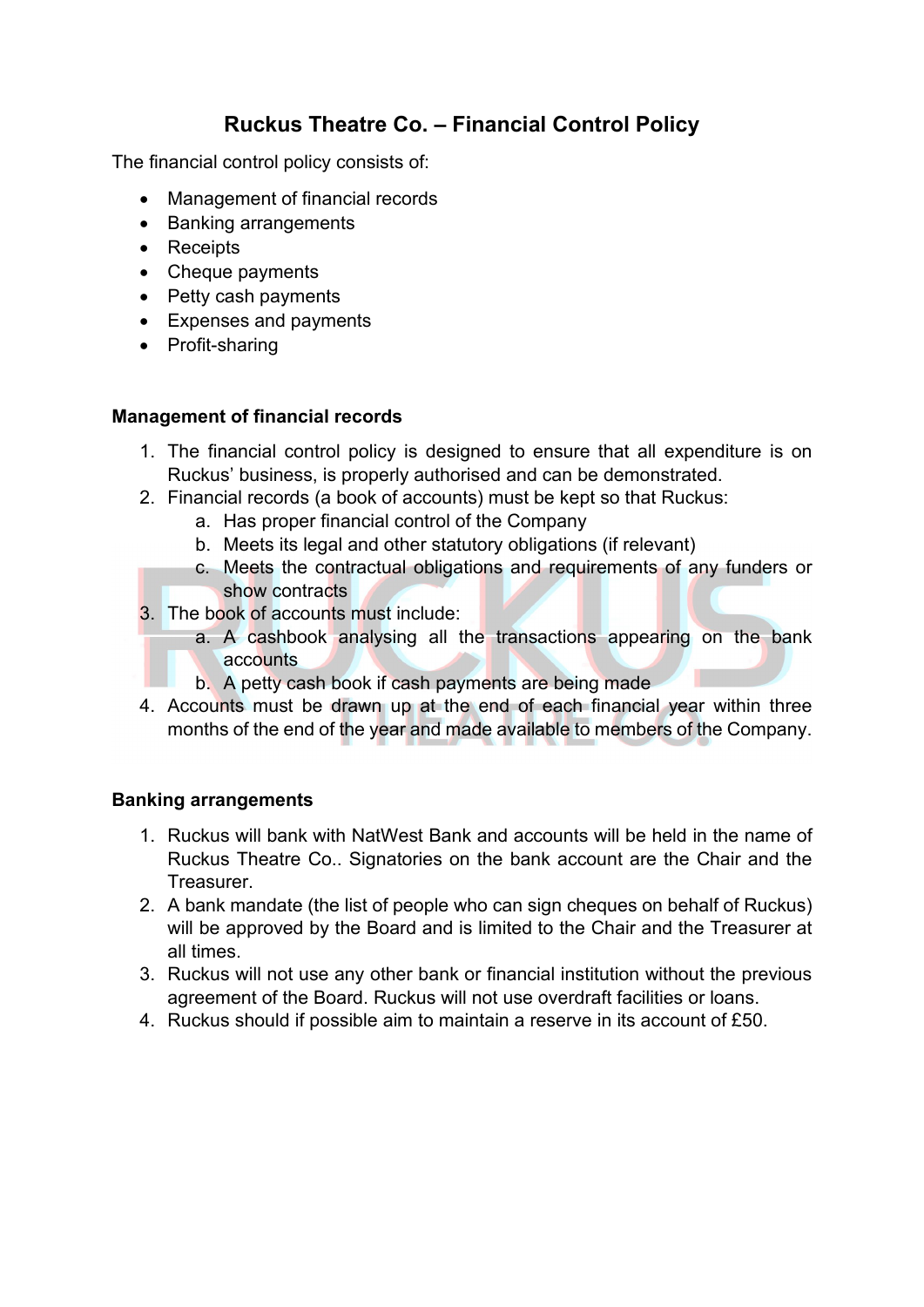# **Receipts**

- 1. All monies received by Ruckus will be recorded promptly in the cashbook and banked without delay.
- 2. Ruckus will maintain files of documentation to back this up.

## **Cheque payments**

- 1. The Treasurer and Chair will be jointly responsible for holding the cheque book (unused and partly used cheque books) which should be kept in a secure place.
- 2. Each cheque will be signed by the Treasurer and Chair.
- 3. A cheque must NOT be signed by the person to whom it is payable.
- 4. Blank cheques will NEVER be signed.
- 5. The relevant payee's name will always be inserted on the cheque before signature and the cheque stub will always be properly completed.
- 6. No cheques should be signed without original documentation (see below).

# **Petty cash payments**

1. If Ruckus wishes to maintain a petty cash float, the Treasurer should be entrusted with this with the prior agreement of the Board. When the float is more or less expended, a cheque will be drawn for sufficient funds to bring up the float to the agreed sum.

### **Expenses and payments**

1. Ruckus will, if asked, reimburse expenditure paid for personally, providing it has been agreed in advance to do so, and that expenditure is evidenced by original receipts containing either the items claimed only or highlighted with the relevant items.

### **Profit-sharing**

- 1. At the end of a show project, the final profits will be split between the company as on-going investment for future projects and the participants in the project as compensation for your time.
- 2. The nature of said split will be determined on a show-by-show basis. The factors considered will be the amount of profit, the number of people involved in the show and the nature of individuals' participation in the show.
- 3. It will not be uncommon for profit-sharing to be ranked based on the level of participation in a project, i.e. director making more than a stagehand. However, this split will be determined so that everyone is fairly compensated, considering that this is an unpaid project.